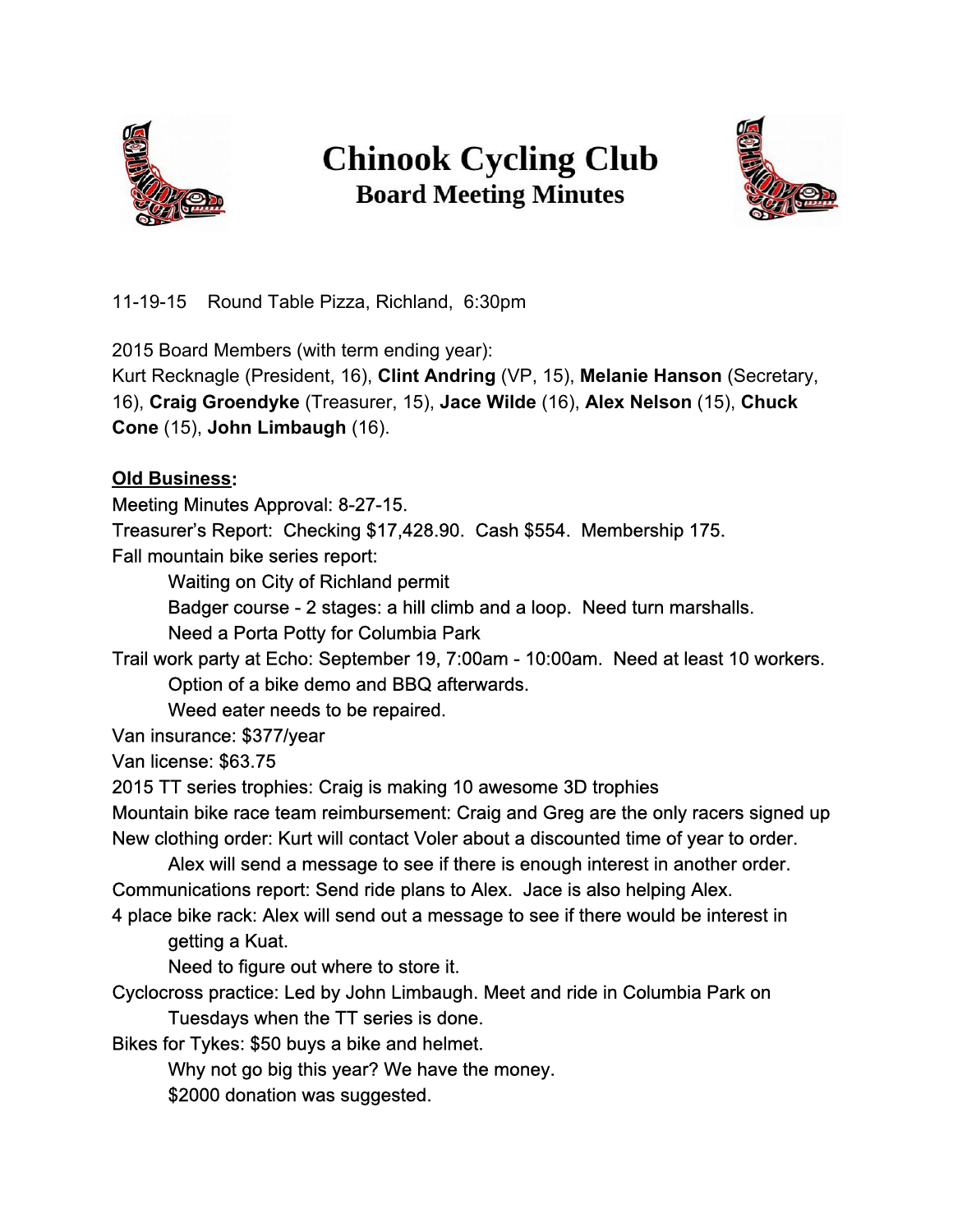Other: Issue of regrouping on "group" rides again. Those first to the top of a hill could go back down and gather the others. Put on a Gravel Grinder next year?

# **New Business**:

## 1. Treasurer's Report: \$17,630 checking, \$706 cash

## 2. Membership: 230

| Previous years:                                                                   | 2008: 245 | 2009: 239 | 2010 249 | 2011: 251 |
|-----------------------------------------------------------------------------------|-----------|-----------|----------|-----------|
| 2012:217                                                                          | 2013: 206 | 2014 207  | 2015 230 |           |
| Prior to 2012: fees were \$15/individual, \$20/family, plus entry fee for events. |           |           |          |           |

## 3. Board election:

**Vice President: Alex Nelson Treasurer: Craig Groendyke Members at large: Darrel Brown, Steve Hanson**

- 4. Donation for Bikes for Tykes: \$1500
- 5. Donation for Friends of Badger Mountain: \$2000 Letter to FOB for marking at the top of Candy Mountain - Clint Andring volunteered
- 6. Website yearly charges: \$125/year approved vs. free version. \$10 domain name renewal approved
- 7. 2015 Fall Mountain Bike Series: ~50 riders at each event. December 5 Chamna ride: need hot water at the finish, maybe a bonfire. At the end of the series, give away a membership for next year as a prize.
- 8. Chamna Porta-Potty Rental for 2016: \$360 due in December
- 9. 2016 Washington State Non-Profit fee (January 2016): \$10
- 10. Meadow Springs Storage lot rental for Chinook van and trailer (December 2015): \$280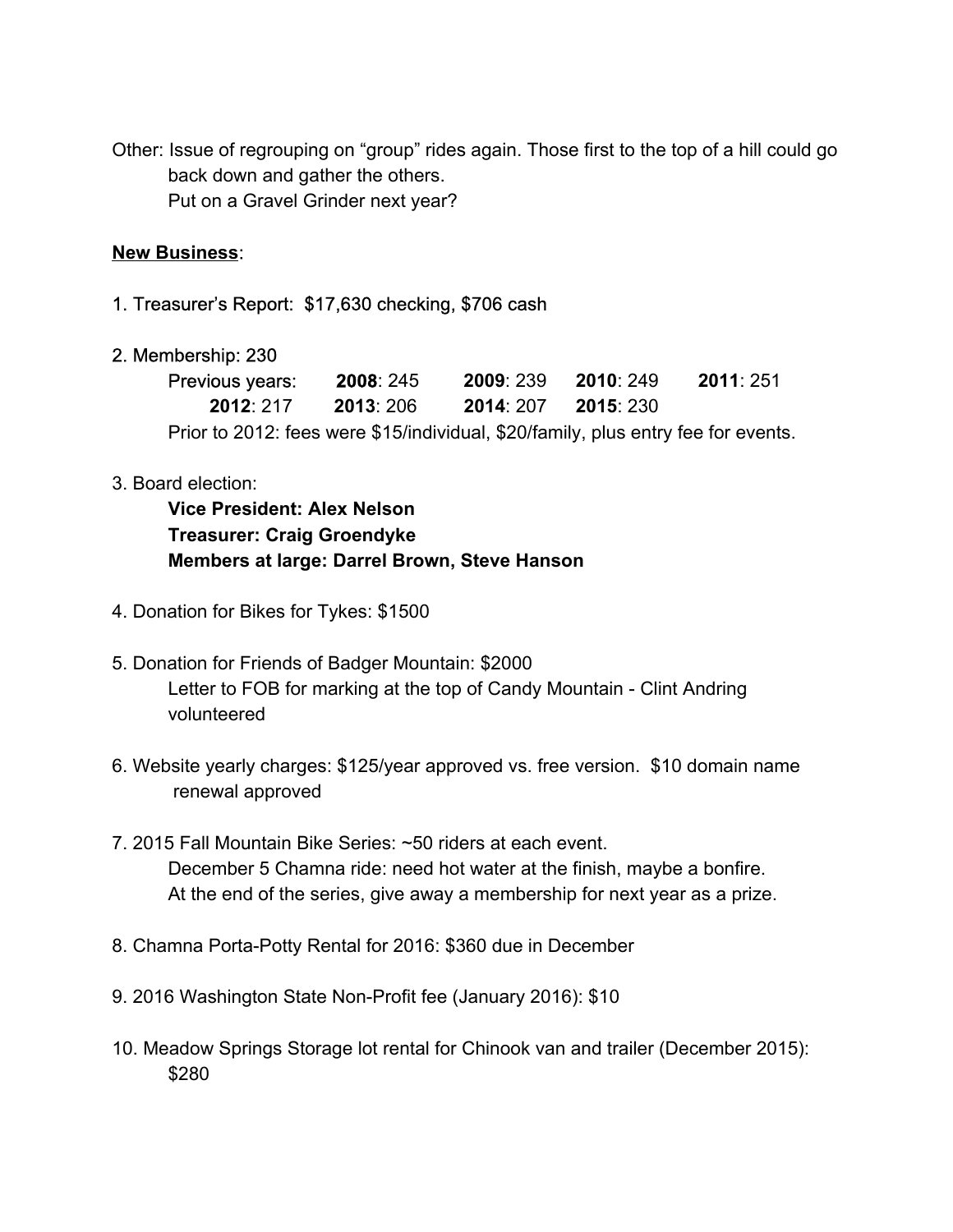- 11. 2016 Cycling USA Club Dues: not sure yet. Possibly 15% more than last year (\$200)
- 12. 2016 Liability Insurance: \$240 last year
- 13. 2016 Fall Mountain Bike Series:

City of Kennewick charges \$230+\$40 for Columbia Park without a fee reduction letter.

Craig volunteered to be in charge in 2016.

14. New Years Day ride at Chamna

Ride at 12:00, chili at 1:00 Jace will bring the chili and fixings Greg will bring the van and trailer Greg and Bruce will bring fire pits Craig will bring firewood **ALEX: put a survey on the website for attendance**

- 15. 2016 Spring Road Series: Darrel volunteered to be in charge
- 16. TT Series
- 17. Potential Cross Series

Others:

Make the first ride of the road series a gravel-grinder. Chuck will come up with some route options.

Have more social events, ie. BBQs after events

Intro to Cycling Expo?

Poll for Saturday vs. Sunday rides for the series - plan on keeping them on Saturdays.

No Court Club rides anymore. Need a new meeting place. Proposed locations are: Lawrence Scott Park Edison Boat Launch Across from Sageport Grill on Columbia Point Trail